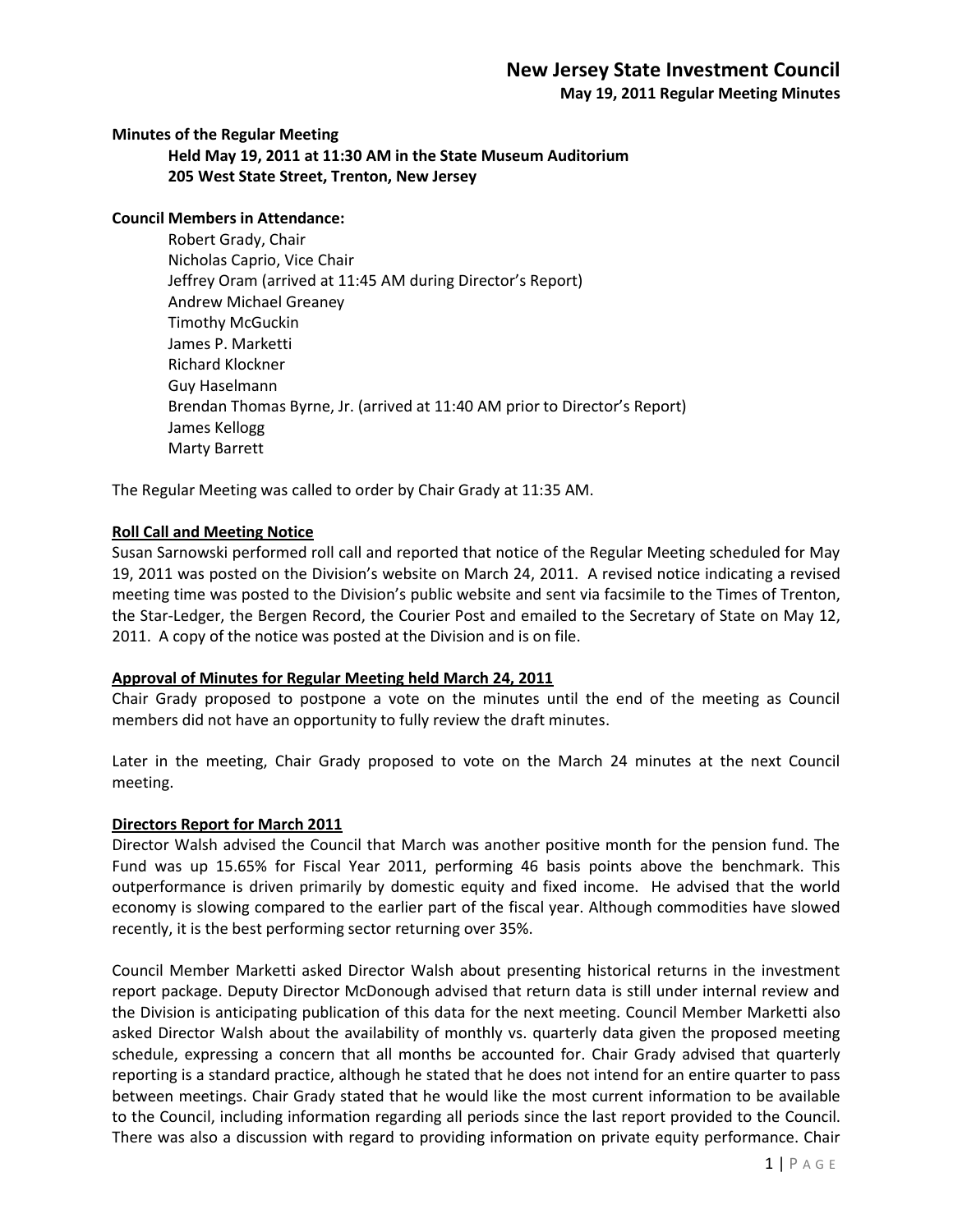Grady stated that the Alternatives portfolio added an aggregate value of \$1.7 billion over the fiscal year and that the allocation has increased by only 1.5%. Chair Grady stated that it is good news that the portfolio has outperformed the benchmark and New Jersey has been conservative in its asset allocation by being weighted 35% to fixed income, which has served the Fund well. However, this overweighting to fixed income has impacted our return in FY11, as the equity markets have significantly outperformed the fixed income markets.

Vice Chair Caprio asked about the timing of the next Council meeting and the investment reporting data for that meeting.

Deputy Director McDonough advised the Council that the domestic equity portfolio was up 31 basis points in March, slightly underperforming the benchmark S&P 1500, which was up 36 basis points. The domestic equity portfolio is up 32.7% for the fiscal year, outperforming the benchmark by over 100 basis points. There are two domestic equity portfolios: one which contains approximately 70% of portfolio assets and closely tracks the asset allocation of the benchmark. This portfolio has performed within several basis points of the benchmark. The second portfolio, which contains the remaining 30% of portfolio assets is actively managed by Brian Arena. This portfolio is performing over 500 basis points above the benchmark, which equates to an added value of \$300 million. With respect to the larger portfolio, the outperformance is driven by the portfolio's underweighting to financials, overweighting to materials and stock selection in the IT and financial sectors. The Division has participated in 16 initial public offerings (IPO) and was profitable in all but one of these investments.

With respect to the international portfolio, the absolute performance has been good, with a 25% return for the fiscal year through March; however, on a relative basis, the portfolio's performance has not been as strong, underperforming the benchmark by over 300 basis points for same period. The underperformance can be attributed to currency hedges, actively managed developed and emerging market portfolios, cash positions and the portfolio's overweighting to Japan. The developed markets portion of the portfolio is going to be split into an active/passive structure, with 70% being tied to the benchmark and 30% being actively managed.

Senior Portfolio Manager Philip Pagliaro stated that the fixed income portfolio returned 31 basis points for the month of March and 2.60% for fiscal year through March, outperforming the benchmark, which returned -8 and -9 basis points respectively for the same periods. The High Yield portfolio, which utilizes external advisors, has been performing well. As of March 31, 2011, duration was 9.4 years, compared to 10.3 years on December 31, 2010. The portfolio is working to invest in shorter term TIPS in order to further reduce duration. Council Member Haselmann commented on the historical correlation between TIPS and nominals with respect to inflationary changes.

Co-Head of Alternatives Christine Pastore advised the Council that private equity continues to return capital. March was the fourth consecutive month that distributions and contributions outweighed capital calls. The Division has hired Cogent Partners through a search process to assist in selling a portion of the private equity portfolio through secondary transactions.

Chair Grady reminded the Council of the resolution approved at the March 24, 2011 Council meeting directing the Division to invest with private equity and venture capital managers who have demonstrated a top quartile performance track record. Chair Grady noted that all private equity investments show an estimated 12.5% annualized return over the past 15 years, with the top quartile private equity managers yielding approximate 40% returns and top quartile venture capital yielding a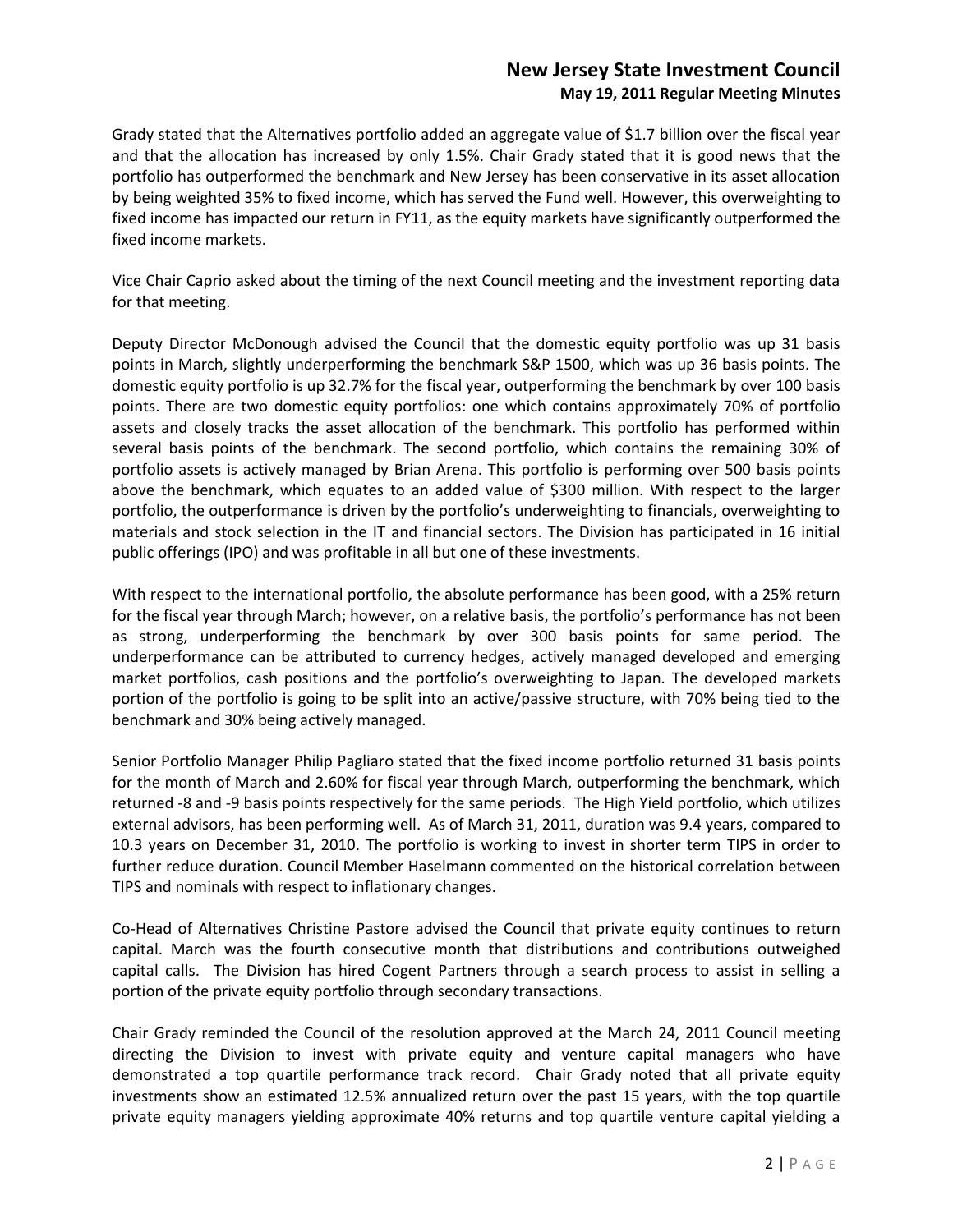70% IRR, while the total return of the S&P 500 is only 2% for the same period. The private equity portfolio currently is 96% buyouts and 4% venture capital.

Co-Head of Alternatives Christine Pastore advised the Council that the real estate portfolio had greater distributions than capital calls in the month of March. The Division has negotiated a \$50-100 million reduction in commitments to permit the fund to focus these assets in more attractive investment opportunities. The real estate portfolio has shown positive returns for the first and second quarters of calendar year 2010 and has gained 15.9% overall.

Maneck Kotwal, Co-Head of Alternative Investments, advised the Council that the hedge fund portfolio returned 98 basis points for February versus the benchmark return of 81 basis points. For the fiscal year through February, the portfolio gained 11.42%, outperforming the benchmark by over 400 basis points.

## **Asset Allocation Study**

Pete Keliuotis of Strategic Investment Solutions presented the 2012 Annual Investment Plan Summary to the Council. He characterized this plan as something that can be implemented during the next fiscal year, rather than a long term strategic plan as some asset classes take longer to invest and the Division wanted something that they could realistically achieve within FY2012.

The aim of the plan is to improve diversification and have better downside protection in the event of a market correction with the ultimate goal of maximizing risk-adjusted returns. The plan also ensures that that a vast majority of the assets are liquid. Mr. Keliuotis also discussed specific allocation changes by asset class.

Chair Grady stated that the plan is seeking a lack of correlation to the market and that effort is shown through the proposed allocation increase in hedge funds, real estate and commodities as these sectors have less correlation to the market than private equity. He advised the Council and the audience that it is not accurate to say that the Division or the Council is chasing yield to compensate for a lack of funding; rather, the goal is to chase lack of correlation to mitigate the risk of downside events and prevent a significant loss of capital.

Council Member Kellogg advised the Council to be cautious with regard to the proposed allocation increase in commodities. Chair Grady responded that there is no change relative to the FY11 target versus the FY12 target for commodities. The only proposed change is increasing the actual allocation for commodities, which is currently about 2%. Chair Grady also commented that the proposed plan will adopt ranges to provide the Division with tactical flexibility to respond to market events and opportunities. He stated that this plan allows the Division to continue on the path toward greater diversification, doing so without a great deal of risk since approximately \$55 billion will be in liquid assets.

Chair Grady offered a motion proposing that the Council adopt the FY2012 Annual Investment Plan as presented by Mr. Keliuotis. Council Member Haselmann seconded the motion. The motion was approved by a vote of 9 to 2, with Chair Members Marketti and Barrett voting against the motion.

#### **Real Estate Investments**

\**Secretary's Note: Council Member Jeffrey Oram excused himself from the room for the discussion of these real estate investments.* 

#### *Lone Star Real Estate Fund II and Fund IV*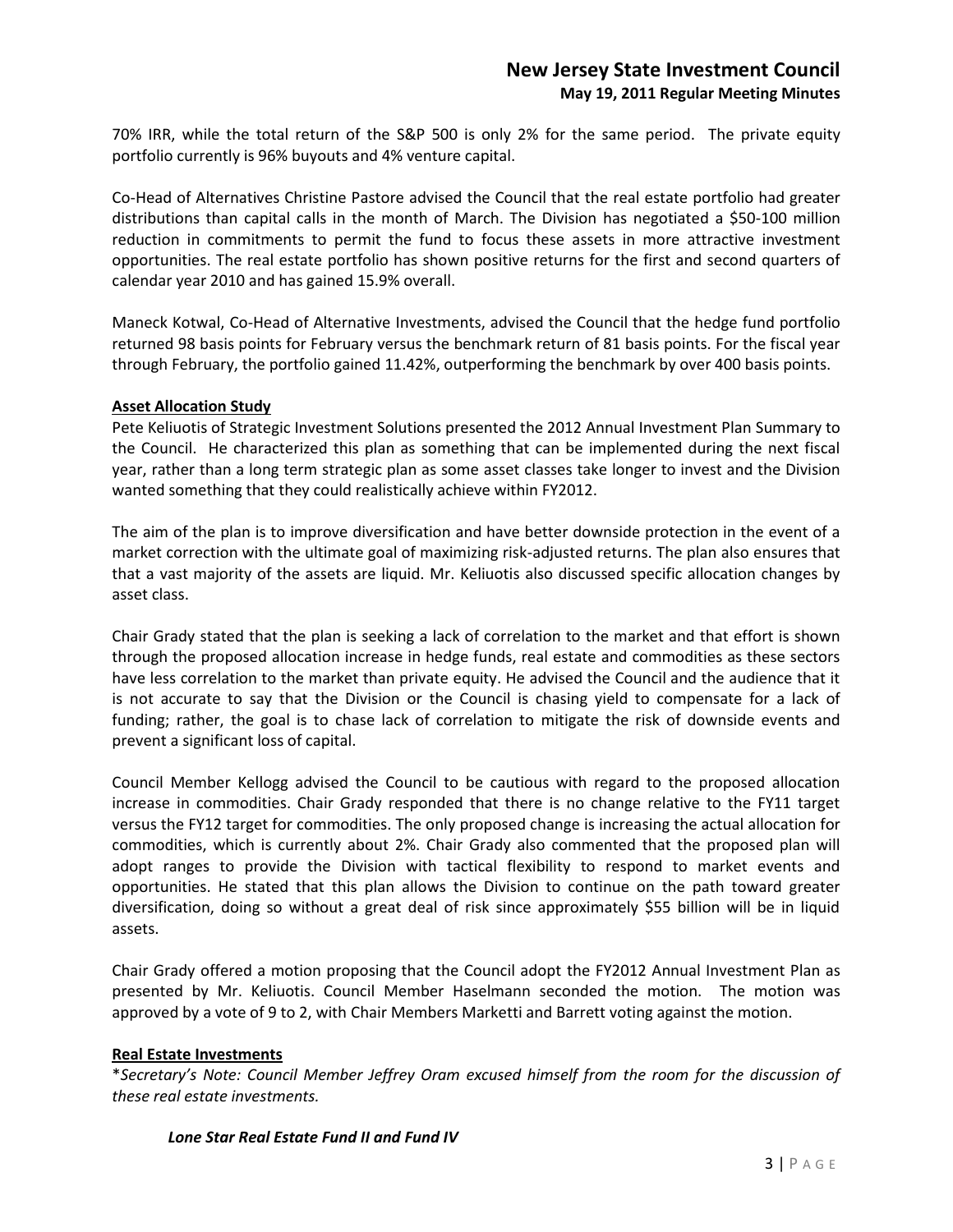Real Estate Investment Officer Jamie Falstrault introduced two proposed investments to the Council. The first fund is Lone Star Real Estate Fund II with a proposed investment of \$100 million. Lone Star Real Estate Fund II is a \$5.5 billion global opportunity fund with a focus on U.S., Western Europe and Japan. It will invest in a broad range of commercial real estate and commercial real estate-related investments including secured and unsecured debt. The second fund introduced is Lone Star Real Estate Fund VII with a proposed investment of \$300 million. Lone Star Real Estate Fund VII is a \$4.5 billion global opportunity fund with a focus in the U.S., Western Europe and Japan. LSF VII invests primarily in single family residential loans and mortgage backed securities products. These investments combined will reduce our management fee to 90 basis points on committed capital with a 10% preferred return and a 45 basis point management fee after the three year investment period.

Scott Booth of the Townsend Group indicated that although Lone Star is a new manager for New Jersey, they have a good reputation within the industry. Lone Star is a global firm and has substantial internal resources. Lone Star was formed in 1996 to capitalize on distressed debt opportunities, predominantly in real estate. Prior to 1996, Lone Star founder John Grayken did similar investments. Lone Star is a topquartile manager with a proven record. They have raised eight prior funds throughout their existence, with an projected net IRR of 21%.

Chair Grady advised the Council that although the IPC discussed this potential investment, given the size of the commitment, Chair Grady and Director Walsh went to New York and met with John Grayken, Lone Star's founder and chairman. Chair Grady also mentioned that he contacted several large, well respected university endowments that were very pleased with Lone Star's returns and performance. The fund is buying loans at the bottom on residential and commercial at a great price from the banks. The Investment Policy Committee has determined that appropriate and adequate due diligence was performed. Council Member Marketti wanted to go on the record as being opposed to these investments.

## **Bank Loan Fund Investments**

## *TPG Specialty Lending (TSL)*

Pete Keliuotis introduced TPG Specialty Lending. The Division is already invested with other TPG funds and is proposing a \$200 million investment to TSL. This fund will invest funds through loans to middle market businesses while preserving capital. The Investment Policy Committee has determined that appropriate and adequate due diligence was performed. Council Member Marketti went on record as being opposed to this investment.

## **Private Equity Investments**

## *Vista Equity Partners Fund IV*

Pete Keliuotis first introduced Vista Equity Partners Fund IV. The Division is already invested with Vista Equity Partners Fund III and is proposing a \$200 million investment to Fund IV. Vista is the Division's best performing private equity manager with a 26% net IRR since 2007. This proposed \$200 million commitment will also provide a 25 basis point reduction in management fees, bringing the fee to 1.25%. The Investment Policy Committee has determined that appropriate and adequate due diligence was performed. Council Member Marketti went on record as being opposed to this investment.

## *Asia Alternatives (NJAI II)*

Pete Keliuotis then introduced Asia Alternatives (NJAI II), which is an Asian focused private equity fund of funds, with approximately 40-50% of investments focused on China. The Division is proposing a \$200 million investment to be deployed from two \$100 million pools of capital through 2015. The State has previously invested \$100 million in an Asia Alternatives separate account in the fall of 2007. This fund is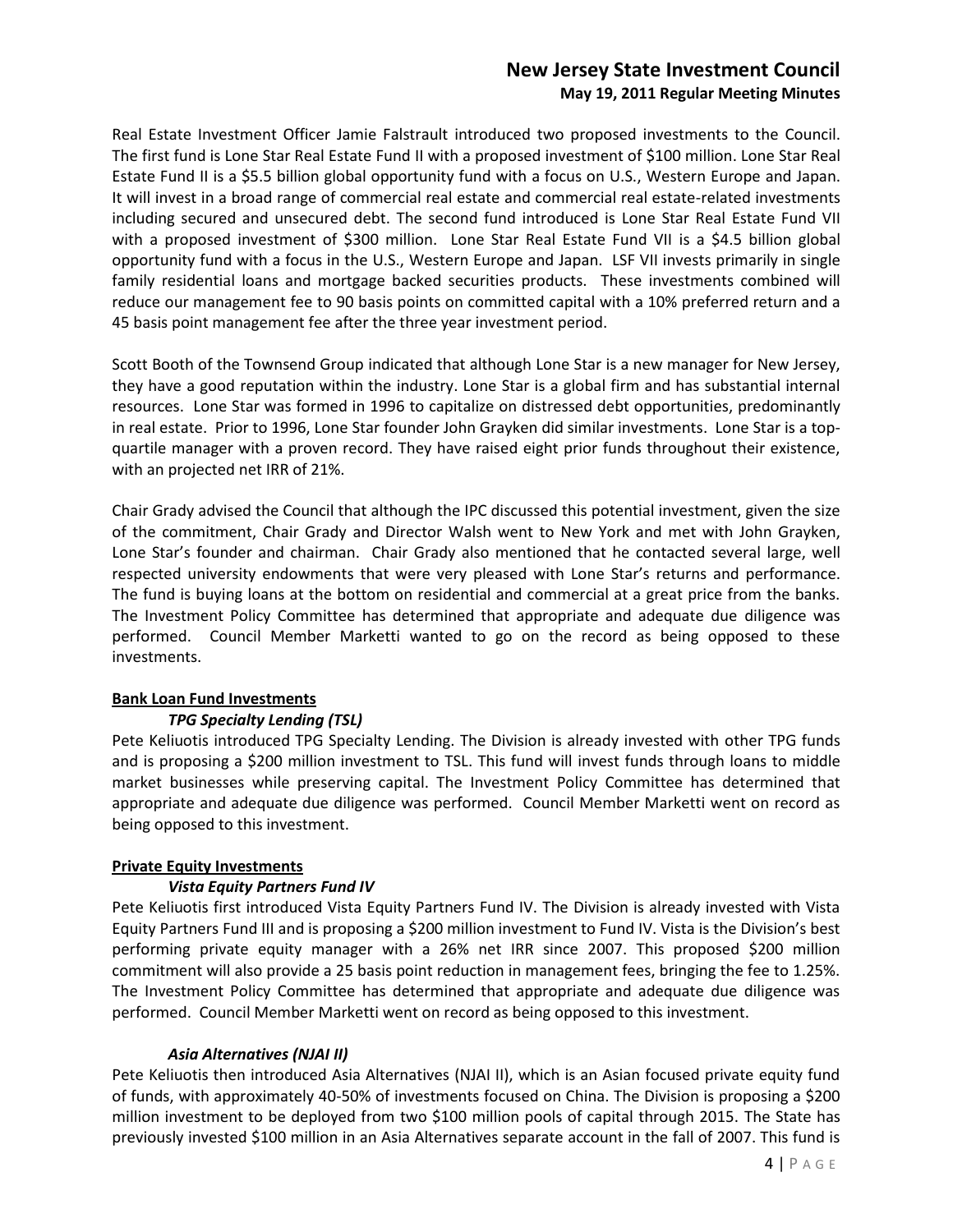one of the Division's strongest performers. The Investment Policy Committee has determined that appropriate and adequate due diligence was performed. Council Member Marketti went on record as being opposed to this investment.

#### **Hedge Fund Investments**

## *Ascend Add-on Investment*

Dan Stern of Cliffwater introduced a \$75 million add-on investment to Ascend Partners Fund II, which is an equity long/short hedge fund manager. The fund has outperformed its peers and the benchmark and invests approximately 80% in domestic securities. It has an annualized net return of 8.22% since inception in February 2004. The Investment Policy Committee has determined that appropriate and adequate due diligence was performed. Council Member Marketti went on record as being opposed to this investment.

## **Commodity Investments**

## *Rock Creek Commodity Fund of Funds*

Dan Stern of Cliffwater introduced a \$200 million investment to Rock Creek-RC Woodley Park, LP. The Division originally invested \$150 million with Rock Creek in September 2006. Since then, the fund has earned a cumulative net return of 13.7%, outperforming both the benchmark and S&P 500. The Division was also able to negotiate a reduction in management fees for the newly committed capital. The Investment Policy Committee has determined that appropriate and adequate due diligence was performed. Council Member Haselmann commented on the construction of the portfolio aggregate risk level. Chair Grady mentioned that he had visited their Washington, DC offices and received a briefing on their risk management software, which they are proposing to make available to the State for use in analyzing other potential and current investments. Mr. Marketti stated that he had no objection to this investment.

## **State Investment Council Regulation Update**

Director of Operations Susan Sarnowski advised the Council that regulations originally set to expire on August 7, 2011 have been extended to August 7, 2013 by P.L. 2011, c. 45, which extends the period of rule readoption from five to seven years. The proposed amendments to N.J.A.C. 17:16-22 (Fixed Income Exchange Traded Funds) and 45 (Put options) were submitted to OAL and published in the NJ Register on May 16, 2011. The 60 day comment period will end on July 15, 2011. Ms. Sarnowski advised that she hopes to have the draft adoption available for the Council at the July meeting.

#### **Proposed Amendment of the State Investment Council By-Laws**

Chair Grady advised the Council that this would be the first revision to the by-laws since 1986. Chair Grady wanted to brief everyone on the substance of the changes and allow for suggestions and amendments at the current meeting, with a vote proposed for a later meeting. Ms. Sarnowski advised the Council of the proposed substantive revisions. Council Member Barrett expressed concern about having greater specificity for meeting dates. Chair Grady proffered a suggestion to have the by-laws reflect that the Chair will make best efforts to schedule the meetings at regular intervals with ample notice, but did not want to commit to specific days in the by-laws. Chair Grady also agreed with Council Member Barrett that the minimum number of meetings should be left at 6, rather than quarterly. Chair Grady also agreed that the Annual Meeting should be the first meeting of the calendar year. Vice Chair Caprio expressed concern about receiving monthly performance data even though the meetings will not be held on the same schedule. Chair Grady requested that the Director provide the Council with a "flash report" on a monthly basis for fund performance. Council Member Marketti further commented on statutory reporting requirements imposed on the Division. Ms. Sarnowski advised Council Member Marketti that the required report is posted to the Division website on a monthly basis. Chair Grady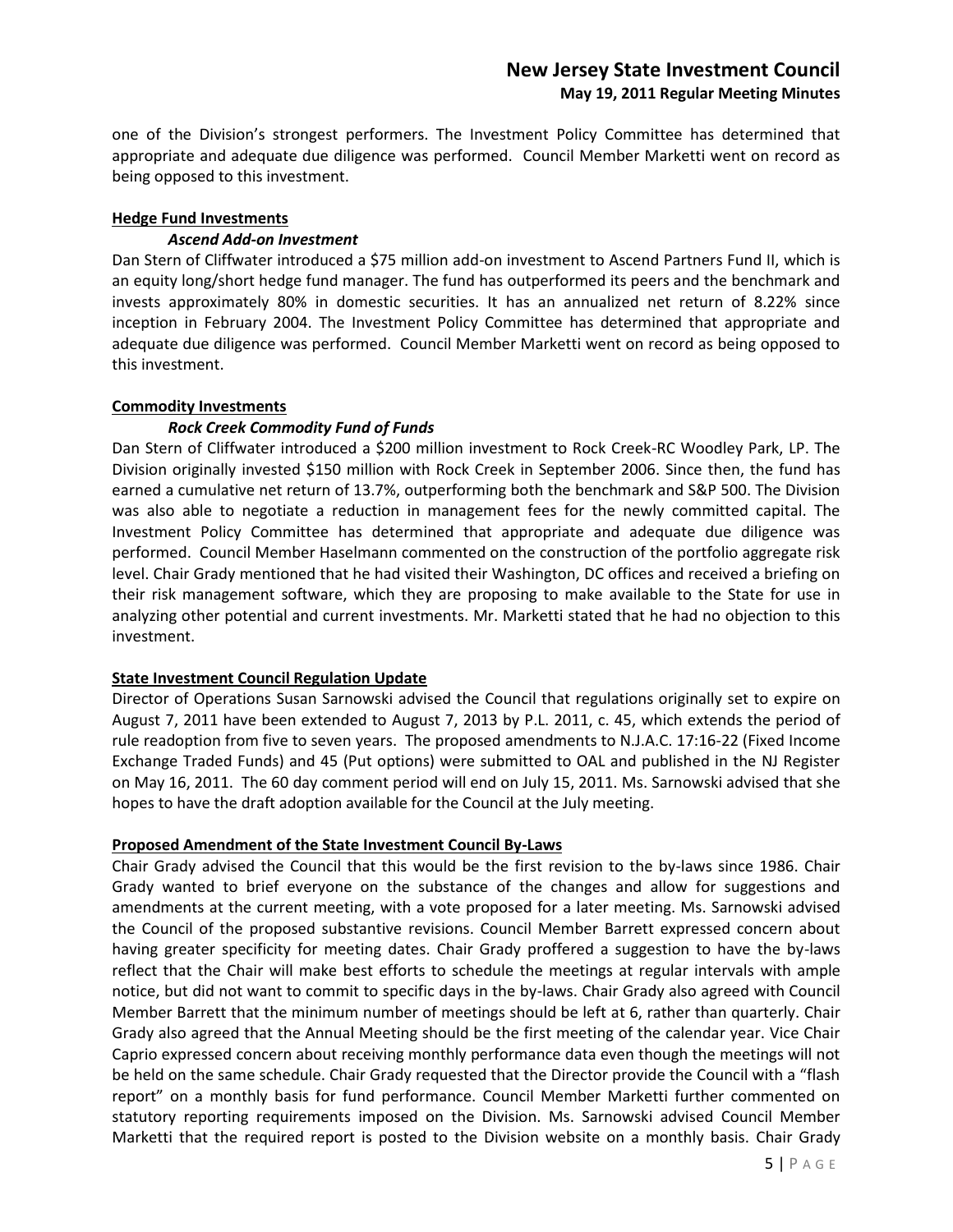asked for the Council members to receive an email advising that the report has been posted to the website. There was some discussion between the Council members regarding the listing of organizational and nominating committee meetings, with Chair Grady expressing hesitation regarding listing specific schedules given the lack of prior revisions to the by-laws. Chair Grady attempted to achieve compromise by amending the by-laws to state that the organizational meeting will occur the meeting after the nominating committee has been established. Chair Grady deferred to Director Walsh with respect to the scheduling of the annual meeting. Director Walsh responded that the Annual Meeting should be the first meeting of the calendar year. Council Member Barrett asked about changes to the special meetings provision to allow for five members to request a special meeting upon written request. Chair Grady agreed with this change. Chair Grady directed staff to provide a revised draft of the bylaws, incorporating the changes discussed, to the Council at its next meeting.

## **Audit Committee Report**

Council Member Kellogg provided a report to the Council advising that the Committee met with Ernst and Young to outline the audit process. The committee will reconvene in the fall once the audit has been completed and provide a report to the Council at that time.

## **Treasurer's Report**

Assistant State Treasurer Chris Jeter was in attendance at the meeting and advised that the Treasurer's Office was working diligently to ensure passage of the budget. He also expressed gratitude to Director Walsh and the Division for their hard work and diligence. Chair Grady concurred with Assistant Treasurer Jeter's statement.

#### **Opportunity for Public Comment**

Ms. Sarnowski advised Chair Grady that there were three registered speakers for this meeting: Sandra Johnson, Rae Roeder and Anthony Miskowski.

Mr. Miskowski expressed concern about the unfunded liability of the pension system and posed questions to the Council with respect to specific investment amounts in companies involved in certain New Jersey based ventures. Chair Grady noted for the record that the Council's exclusive mission is to act in the best interest of the beneficiaries and that at least one of the referenced investments predated Division senior staff and most of the Council members. Chair Grady advised Mr. Miskowski that the Division would confirm specific amounts for him.

Ms. Johnson inquired about the failed March 24 resolution regarding making a request to the Governor and Legislature to fully fund the pension system. Council Member Greaney advised that he believed it was beyond the scope of the Council as it is the Council's duty to work with the Division to achieve the best returns for the pension system.

Ms. Roeder implored the Council to express their belief to the Governor and Legislature that the pension system should be fully funded. She also asked for the Council to allow public input into the by-law revisions.

Chair Grady said that the volunteer members of the Council are working extremely hard to ensure the maximum risk-adjusted returns and that they are doing a great job. Chair Grady commented that there is a potential \$500 million pension contribution for fiscal year 2012, which is contingent upon the enactment of certain reforms. Vice Chair Caprio commented on new legislation that would require the State to make pension contributions.